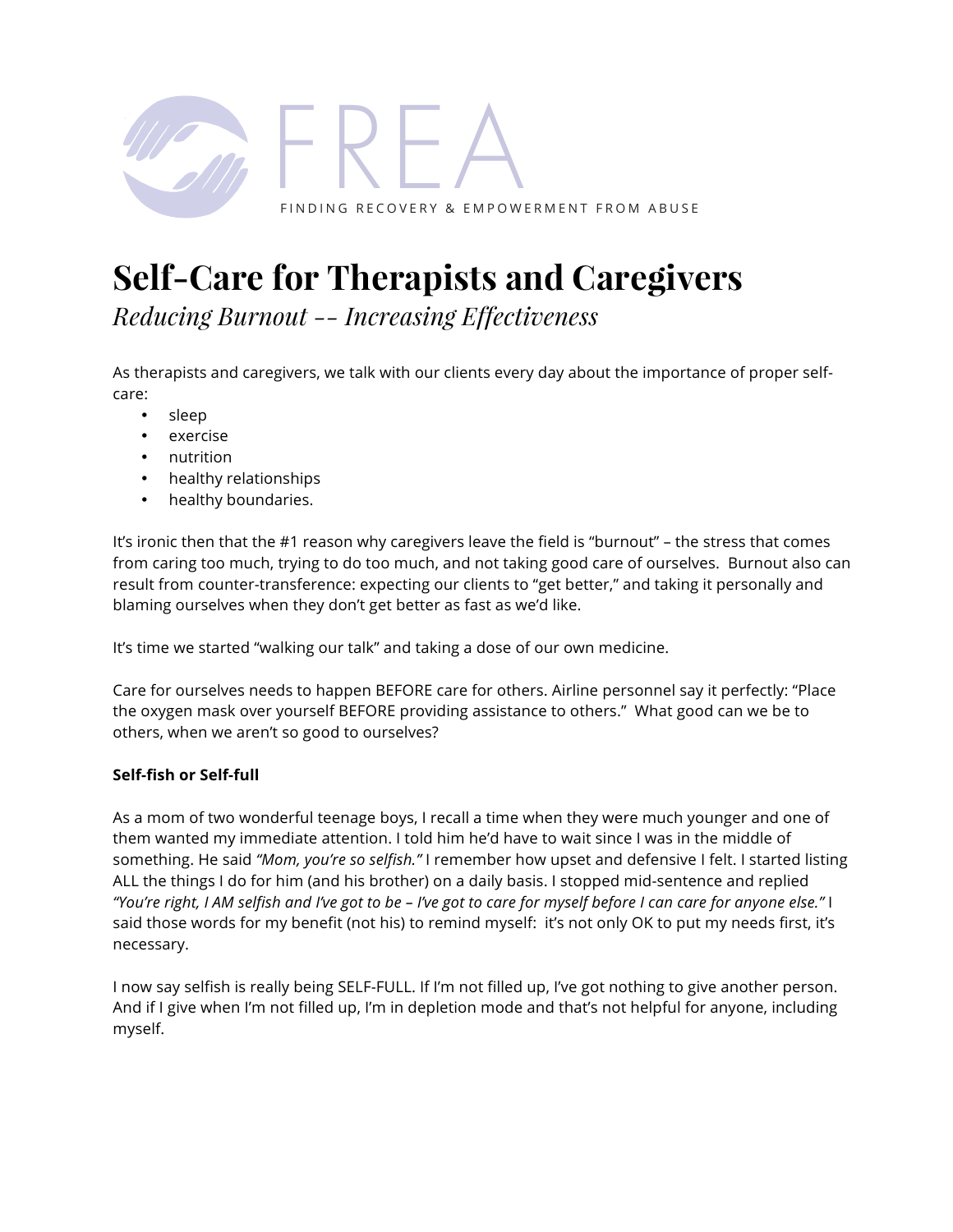#### **The Hero in YOUR Own Story**

Becoming the HERO in your own story means finding the solutions and resolutions to your life stories rather than remaining the VICTIM. This starts with valuing yourself. One way to do this is by putting your name at the top of your "to-do list" and give yourself the same loving support you do for others. In addition, paying attention to what you say to yourself makes a profound difference. Would you say those things to your closest friend if s/he were struggling? Likely not.

Being the HERO in your story includes doing simple things to lessen your stress throughout your day so your stress bucket doesn't get too full. Making time to address your own emotional baggage and unresolved traumas will have life-changing results for you, your family and your clients.

Tapping is a very effective technique for self-healing and self-empowerment ---- you can tap on your own traumas and issues yourself. EFT founder Gary Craig recommends the "Personal Peace Procedure." It involves making a list of traumas and "negative" experiences from your whole life. Set up a designated "tapping time" --- a time for your own self-care --- every day. Then during your "tapping time" select one, or two or three (no more than three in one sitting) hurtful memories or traumas to tap on. Tap tap tap! until the hurt and pain are released and desensitized.

This may take several months --- especially if you have a list of 50 or 60 or 100 traumas! But if you do this every day, practicing positive self-care, you will find yourself feel lighter, clearer and happier than perhaps you ever thought possible.

### **Helping Others Become the HEROES of THEIR Stories –**

People need help. They need support. They need us to be the strong, compassionate, resilient, and resourceful human beings we are when we are at our best. But when we're feeling stressed, resentful, and overwhelmed, we become less than effective in helping them with their issues.

It's not our job to fix them or their problems; that's their job. Our work is to provide hope, and to share ideas and techniques to help them regain their power and take back control of their lives.

Remember the old saying? *"Give a person a fish and you feed her/him for a day. Teach a person to fish and you feed her/him for a lifetime."*

Said another way - *"Take away a person's problem and they feel good for a day. Teach a person to self-regulate and they live a happy and healthy life!"*

#### **Self-Regulating Emotions**

We are all familiar with stress. No one is immune from it and it's next to impossible to completely avoid it.

We can consciously engage the Relaxation Response (and lessen the Fight/Flight Response) with activities such as yoga, mindfulness meditation, deep breathing, walking and listening to soft music.